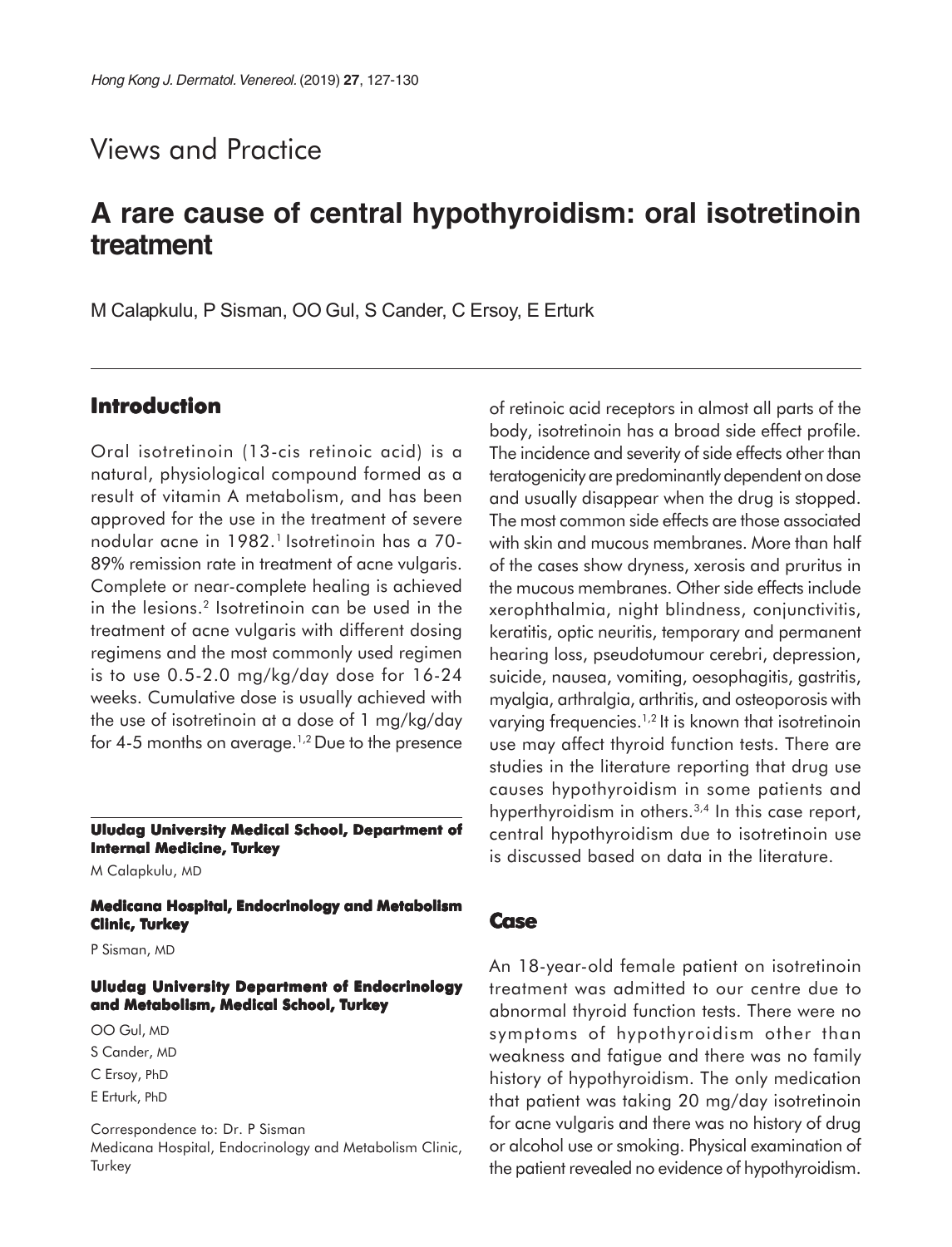Re-examination of thyroid function tests revealed a free thyroxine (fT4) value of 0.74 ng/dL (0.89- 1.37) and TSH value of 0.023 µlU/mL (0.47- 3.41), being lower than the reference values. The aspartate aminotransferase (AST), alanine aminotransferase (ALT), urea, creatinine and electrolytes were normal. The patient was diagnosed as central hypothyroidism. Sella MRI and pituitary hormones were performed to exclude pathologies that would suggest central hypothyroidism in the patient. The pituitary hormones of the patient were normal (Table 1), and there was no pathology in the sella MRI examination (Figure 1). Clinical and laboratory findings indicated central hypothyroidism and levothyroxine treatment was initiated. Isotretinoin was discontinued and after two weeks of levothyroxine, blood hormone levels were determined as ft3: 2.95 ng/dL, ft4: 0.95 ng/ dL and TSH:1.133 µIU/mL. The patient's symptoms improved after the levothyroxine treatment. These tests were repeated again after six months and the results were within normal limits.

|                   |        | <b>Patient results Reference values</b> |
|-------------------|--------|-----------------------------------------|
| TSH $(\mu$ IU/mL) | 14.004 | $0.47 - 3.41$                           |
| $fT3$ (pg/mL)     | 1.92   | 2.25-3.85                               |
| $fT4$ (ng/dL)     | 0.61   | 0.89-1.37                               |
| FSH (mIU/mL)      | 5.99   | 1.80-11.78                              |
| $LH$ (mIU/mL)     | 5.37   | 1.80-11.78                              |
| Estradiol (pg/mL) | 38     | 21-251                                  |
| Prolactin (ng/mL) | 47.93  | 1.20-29.93                              |
| $ACTH$ (pg/mL)    | 24.5   | $5.0 - 46$                              |
| Cortisol (µg/dL)  | 20.2   | 3.52-18.33                              |
| $IGF-I$ (ng/mL)   | 267.0  | 141.0-483.0                             |

TSH: Thyroid stimulating hormone, fT3: Free triodothyronine, fT4: Free thyroxine FSH: Follicle stimulating hormone, LH: Luteinizing hormone, ACTH: Adrenocorticotropic hormone, IGF-I: insulin-like growth factor-I.



Figure 1. The magnetic resonance imaging of the pituitary gland was reported as normal.

#### **Table 1.** Pituitary hormone levels of the patient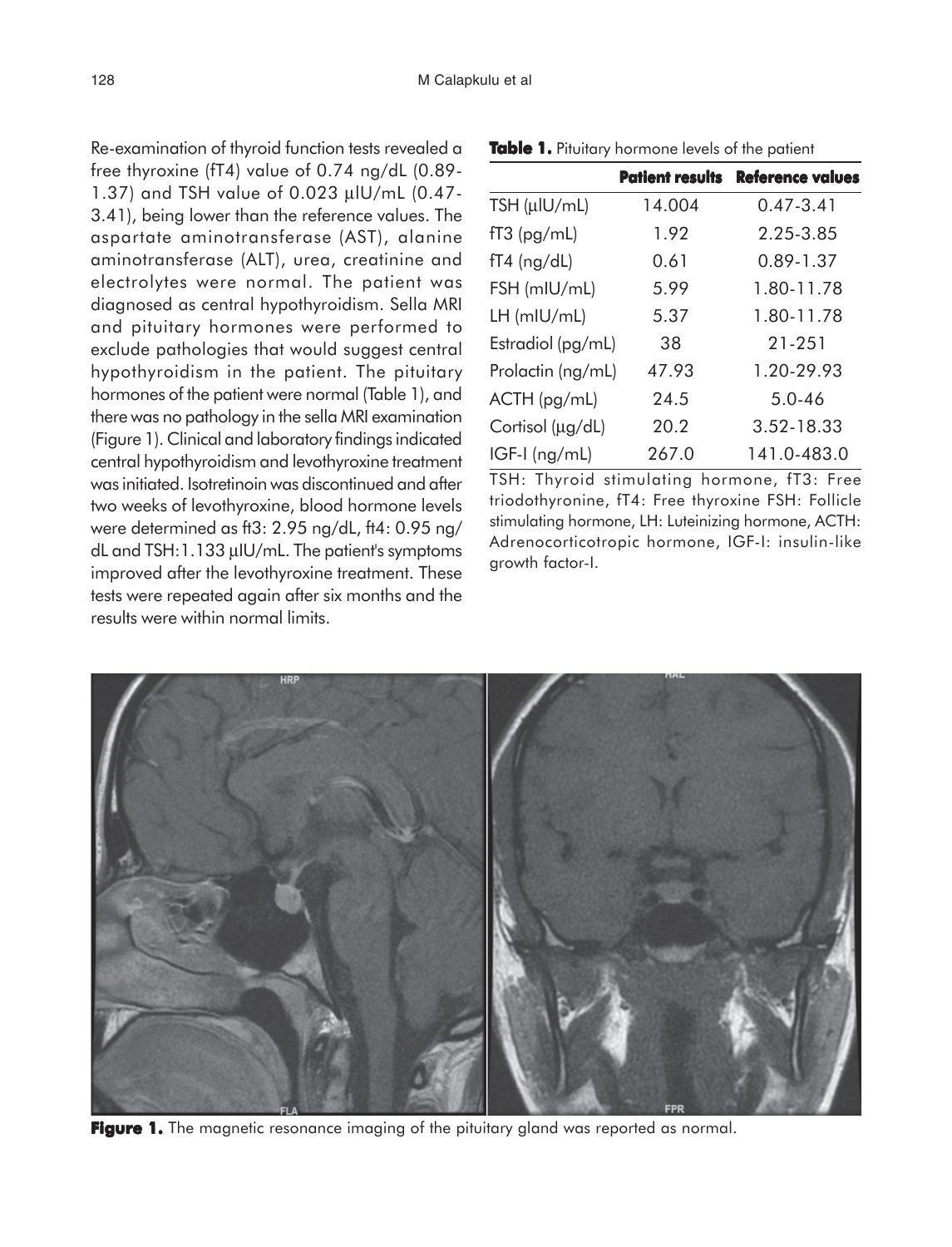## **Discussion**

There are few studies in the literature examining the effect of isotretinoin on thyroid function tests. Isotretinoin was shown to be particularly effective on severe cystic acne in 1979 by Peck et al and approved by FDA for severe nodular acne in 1982.<sup>5</sup> Since then, it has been used successfully in the treatment of many dermatological diseases, especially acne vulgaris.<sup>5</sup> Although isotretinoin dose in acne treatment varies from 0.1 to 2.0 mg/kg/day, it is rarely used in doses above 1.0 mg/kg/day since due to an increase in the frequency of side effects. In order to increase bioavailability, daily dose should be divided into two and taken with meals.<sup>6</sup> The effect of isotretinoin therapy on thyroid function tests and autoantibodies has not yet been fully determined and several case reports and studies have shown that isotretinoin therapy may affect thyroid function.

Masood et al, reported a 25-year-old female patient treated with 20 mg/day isotretinoin for six months and thyroid function tests were performed four weeks before and six weeks after the treatment. An increase in TSH values and decrease in fT4 values were observed in the tests performed before the treatment, whereas these values were found to be normal in the tests performed six weeks after the treatment and patient's hypothyroidism-related complaints had improved. The authors noted that these changes in thyroid function tests could be associated with isotretinoin use.4 In our case, TSH values were high before isotretinoin treatment and fT4 value was low and it was seen that these results were compatible with the literature. In a study conducted by Marsden et al, seven acne rosacea patients were treated with 1 mg/kg/day isotretinoin for 12 weeks. Significant decreases in fT3 and fT4 levels were observed after the treatment but TSH and TRH levels remained constant. An increase in liver enzyme levels was also observed. It was reported that changes in thyroid function tests could be partially explained by the induction of hepatic microsomal enzymes by isotretinoin treatment.7 In our

case, although central hypothyroidism was detected, hepatic function tests were normal. These results showed that the central hypothyroidism in our case was not related to microsomal enzymes.

It is known that bexarotene is a vitamin A derivative retinoid. There are case reports and studies of central hypothyroidism due to systemic bexarotene use in the literature. In a study conducted by Smith et al, 10 patients using bexarotene for six weeks showed no change in TSH values at the end of treatment, whereas tT4, fT4, and T3 values were decreased. The authors noted that the cause of this change was central hypothyroidism due to retinoids. Experimental studies have shown that retinoid LG268 causes suppression of TSH 'promoter' activity, TSH mRNA synthesis, and TSH secretion.<sup>8</sup> In another study by Karadağ et al, changes in the levels of hormones secreted from the pituitary gland of patients receiving isotretinoin treatment were investigated. fT4, fT3 and TSH values were significantly decreased in the tests performed three months after the start of treatment. It was reported that these observed changes could be due to RXR-mediated suppression of TSHβ gene expression similar to bexarotene use.<sup>9</sup>

Retinoids can affect cell growth, differentiation and metabolism through retinoic acid receptors and retinoid X receptors. These receptors also mediate the activity of steroids and thyroid hormones. Espacially, hypothalamic-pituitarythyroid function is primarily affected by retinoid X receptor-selective retinoids.10 However, isotretinoin affects the thyroid gland by mechanisms other than the retinoid X receptor. In the literature, the effects of isotretinoin use on thyroid function tests have been explained by induction of autoimmune events, retinoids affecting TSH synthesis and secretion, and induction of hepatic microsomal enzymes. We believe that monitoring thyroid function tests in addition to lipid profile and liver function tests, and initiating treatment when necessary may be useful in patients taking systemic isotretinoin, particularly in those with